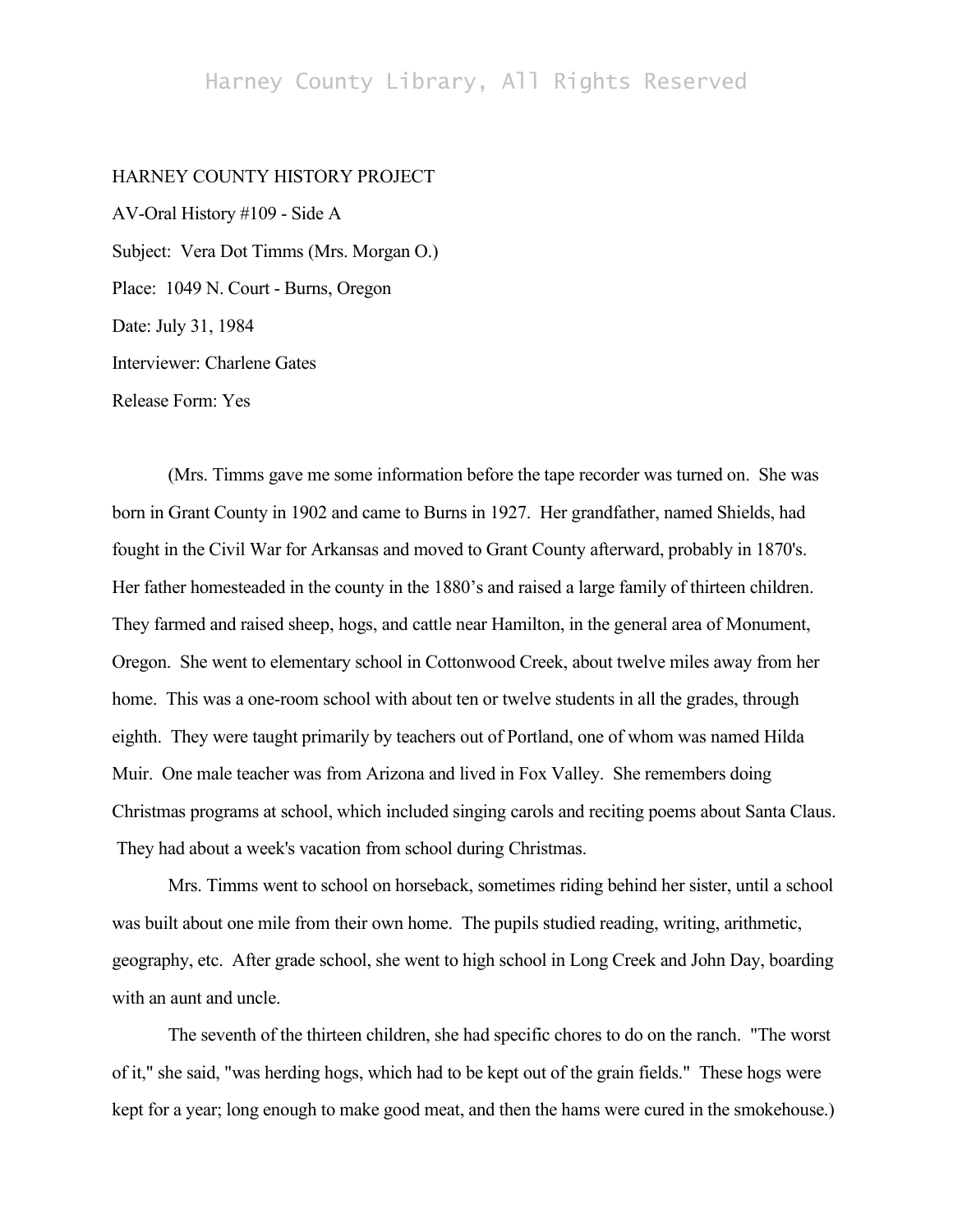CHARLENE GATES: July 31, 1984. Now let's see. Do you remember what kinds of things they taught in the school? Did you have ---

DOT TIMMS: Well, it's mostly reading, writing, arithmetic, and geography, and I think pretty much the same as they teach now in the grade school.

CHARLENE: Oh, you probably had a better education, I think. It's kinda declined, you know, a little bit. It was something. Well, how long did you go to school every day? Do you remember how long it lasted?

DOT: Well, we had to leave home, of course, about eight o'clock. We had to get there at nine, I think, and then we'd go home about four.

CHARLENE: Then would you have to help with the chores?

DOT: Yes. Yeah, I didn't have too much. That is, I had to help in the house and wash dishes and do things like that, soon as I was old enough. 'Course there was things that I had to do when I was small too, but it didn't amount to much. Probably thought it amounted to too much. ... (Unrelated) CHARLENE: Did you have hired hands on your ranch?

DOT: No.

CHARLENE: Just thirteen kids to ---

DOT: Yes. Well, sometimes we did, like in haying time.

CHARLENE: Your mother must have had to do an awful lot of cooking.

DOT: Well, she was kind of a sickly person. You would be, I guess, having that many children.

So, it only, fell on the older girls. See, the first was three girls, and then three boys and then me.

CHARLENE: So, the older girls did most of the housework, I suppose?

DOT: Yes, and cooking.

CHARLENE: Oh, my goodness. Well, let's see. And after that school you went to school in Long Creek and John Day. They must have been awfully small towns then because they're not very big now.

DOT: Well, not too much bigger now, really.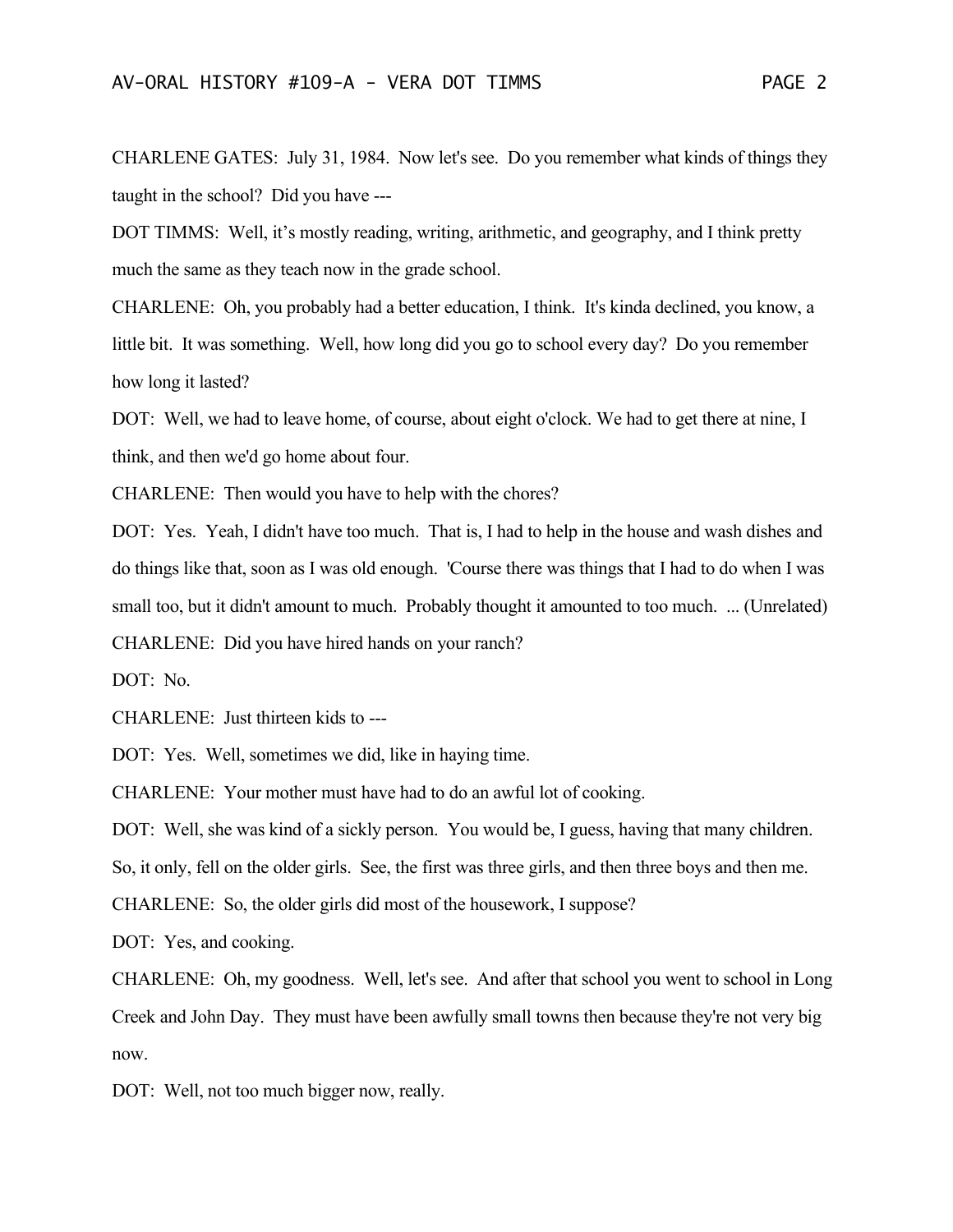CHARLENE: About the same size?

DOT: Oh, there's a few more people. But Long Creek has fallen down, I think, in their population.

Because I don't believe they have a sawmill there now. They did have. I was over there,

Decoration Day and I don't believe they have a sawmill now. There might be one down there on the creek someplace.

CHARLENE: I don't know. I don't remember.

DOT: They did have a pretty nice sawmill there. ... (Phone call.)

CHARLENE: So, you stayed over there after high school on the ranch?

DOT: John Day?

CHARLENE: Uh huh.

DOT: No, I went back to Fox Valley, and I taught school there one winter. Then I got married. CHARLENE: Oh, I see.

DOT: And then we lived in Long Creek. Morgan worked for the Forest Service. So, we lived in Long Creek for three years, and then we were moved to Mount Vernon, and then over here. We stayed in Mount Vernon hardly one year. Then we came here.

CHARLENE: Oh, I see. Did you go into teaching; did you go to a teacher's college?

DOT: No, I didn't.

CHARLENE: You just started --- oh, my goodness. That's pretty impressive.

DOT: Well, that's the way they did it then, that you could teach out of high school.

CHARLENE: Oh, I see.

DOT: See, I went to John Day and went to high school and finished high school, and then I taught school for one year.

CHARLENE: Was that in another one-room school?

DOT: No, at John Day they had --- oh, taught, yes. It was a one-room school in Fox Valley.

You've been through there?

CHARLENE: Not for a long time, but ---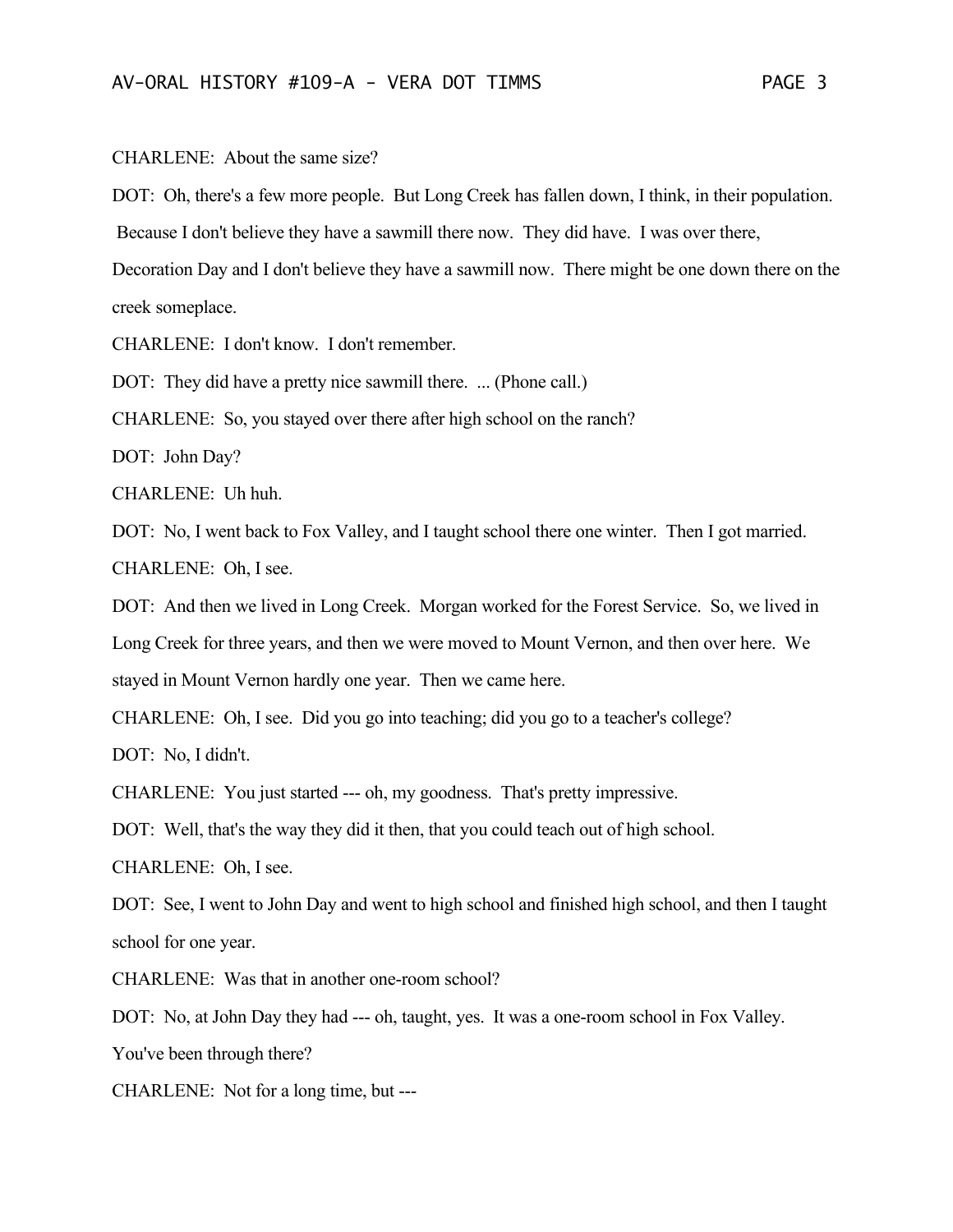DOT: Oh yeah, I think I only had just seven, eight students.

CHARLENE: Were they little kids mostly?

DOT: Well, there was two in the eighth grade, I think.

CHARLENE: Oh my, so they weren't that much younger than you were. Was that kind of difficult, or --- did you like it?

DOT: No, I liked it.

CHARLENE: Not much discipline problems, I suppose?

DOT: No, not really. They were pretty good.

CHARLENE: That's better than things are today. So you came to Burns then in 1927. What was the town like? It sure has changed, I'm sure, since then.

DOT: Well, I tell you, there was one thing; there wasn't any trees hardly then. These trees are fairly new trees (around Court Street house). But that was right in '27, you know, and this is what? CHARLENE: '84, I think. Must have been awfully dusty.

DOT: Well, it was awful muddy. When we came, we met Harry Potter and his family. Then we had to come down the ridge up there and it was just an old rocky road, you know. It took us all day to come over here. We ate lunch up to the ranger station when we got there, and then we came on down here. And it began to rain awfully heavy, and when we came down that ridge why there was Harry Potter and his wife and two girls; I think it was two girls. And you know it was just raining, and those women were just wet as they could be.

... (Unrelated)

CHARLENE: Burns was not built up this far, was it? (To the hill on Court Street.)

DOT: Yes. Grover Jameson, didn't he have the house --- they moved from here when he built this one?

CHARLENE: Maybe. I don't know, but it could be. Maybe they did have it.

DOT: Maybe it wasn't him too. He lived around here someplace.

CHARLENE: Well, maybe they did.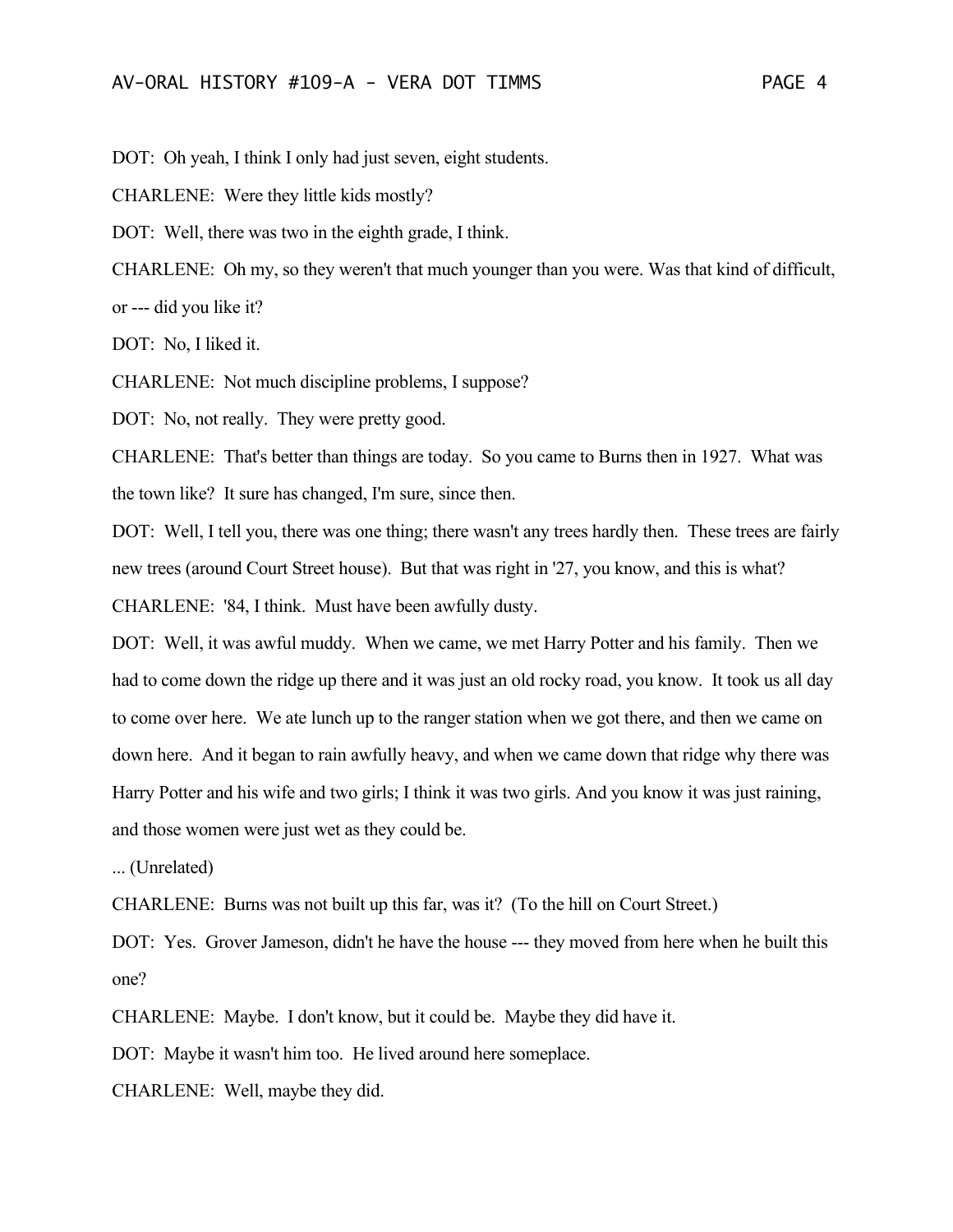DOT: You see they were just buying the mill. It wasn't the outfit that's had it all these years, was it? Well, they bought it at that time, all right, but someone else was bidding on it too. So, in '27, you see, was when the mill started. So we came here the year the mill --- well, it didn't get started, but they had talked to the Forest Service about it, you know, to acquire the timber and so forth at that time. Of course, I don't know just when the mill got started. Wouldn't, you know, for a few years. Wasn't too long, though. 'Course, they've got all that stuff here now.

CHARLENE: Yeah. What was the town like? There were wooden sidewalks then, weren't there? DOT: Yes, there were wooden sidewalks. I don't think there was any paved sidewalks at all. CHARLENE: Just dirt roads and ...

DOT: Yes, and of course you'd get stuck in the wintertime, you know.

CHARLENE: Oh gosh. That must have been something.

DOT: It wasn't so bad after I came here, but before that it had been pretty rough, really.

CHARLENE: How did they ever get a car out of the mud in the winter?

DOT: Oh, they'd have to pile up rock, and you know, jack the car up, if they really got stuck. Oh, they didn't use their cars much in the wintertime, just couldn't. Now I can remember that, when I stayed in Long Creek with my uncle and aunt, they had a car and it just sat in the garage. They didn't use it because you couldn't. The roads were just too bad.

CHARLENE: Well, how did they get around? Did they walk?

DOT: No, horseback, if they had to go any distance.

CHARLENE: Did a lot of people keep horses in town?

DOT: Well, I don't know as they did then, at that time, but they had been a few years before.

CHARLENE: Did they have a livery stable or something, where you could get a horse?

DOT: Oh, yes, uh huh. The doctor, of course he, I don't know whether the doctor --- we got a horse and went to see the sick. He might have had one, I don't know. I don't remember. Because that was just a little bit later, when they did have cars. Maybe some winters, you know how it is, it wouldn't be so bad to travel. But the next year probably would, just like this year ...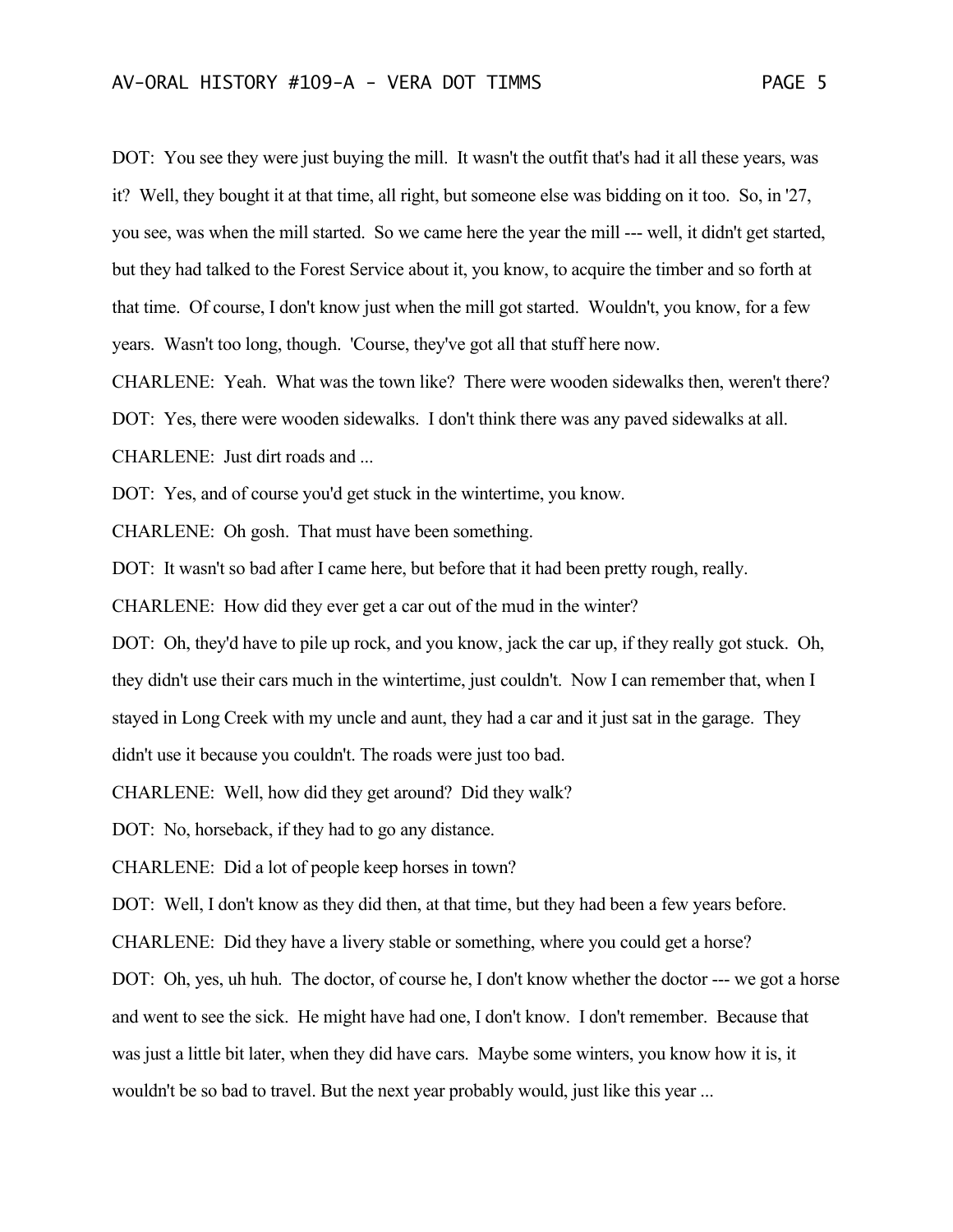CHARLENE: Oh yeah, it's been so bad. Were the winters this bad when you first came here? DOT: Oh, I think so.

CHARLENE: There was that much snow?

DOT: And we lived down on Whiskey Flat, isn't it called, down toward --- who does live there, in our house that's still there. Did you know where Hirsch's lived?

CHARLENE: I should, but I don't remember it.

DOT: Well, anyway, we lived there and every spring this water came from here, it came down -- didn't they call it Brown's Canyon? 'Cause Browns lived there. And it ran clear around, and they had a big ditch dug. No, I guess they've got that ditch filled in way down there by --- well, I want to say Gordon Ferris, but who does live around there now? It's on Riverside Drive. There was a big ditch that went clear down, and they had a walk on top of it, for the kids to walk to school, and people to walk uptown. So, they've done away with that, I think. I was just up the road there a couple of days ago.

CHARLENE: So that was called Brown's Canyon. I didn't realize that.

DOT: Yes, it was. I hope I'm not mistaken.

CHARLENE: Oh, you're probably right. There used to be a lot of nicknames around here that they don't use anymore. I remember my aunt said, you know, Cecil's Hill where the kids used to go sledding. I remember that kind of.

DOT: I imagine you do. That was right there below the courthouse.

CHARLENE: Do you remember any of the stores or things that used to be downtown?

DOT: Well, you know, they haven't changed so awful much. Changed before I came here. 'Cause there was Dalton's, you know, that had the store; it wasn't here when I came here. I can't remember who did have the stores when I came here, you know, offhand.

CHARLENE: You remember when they paved the streets and got rid of the wooden sidewalks at all?

DOT: Yeah, I can remember that.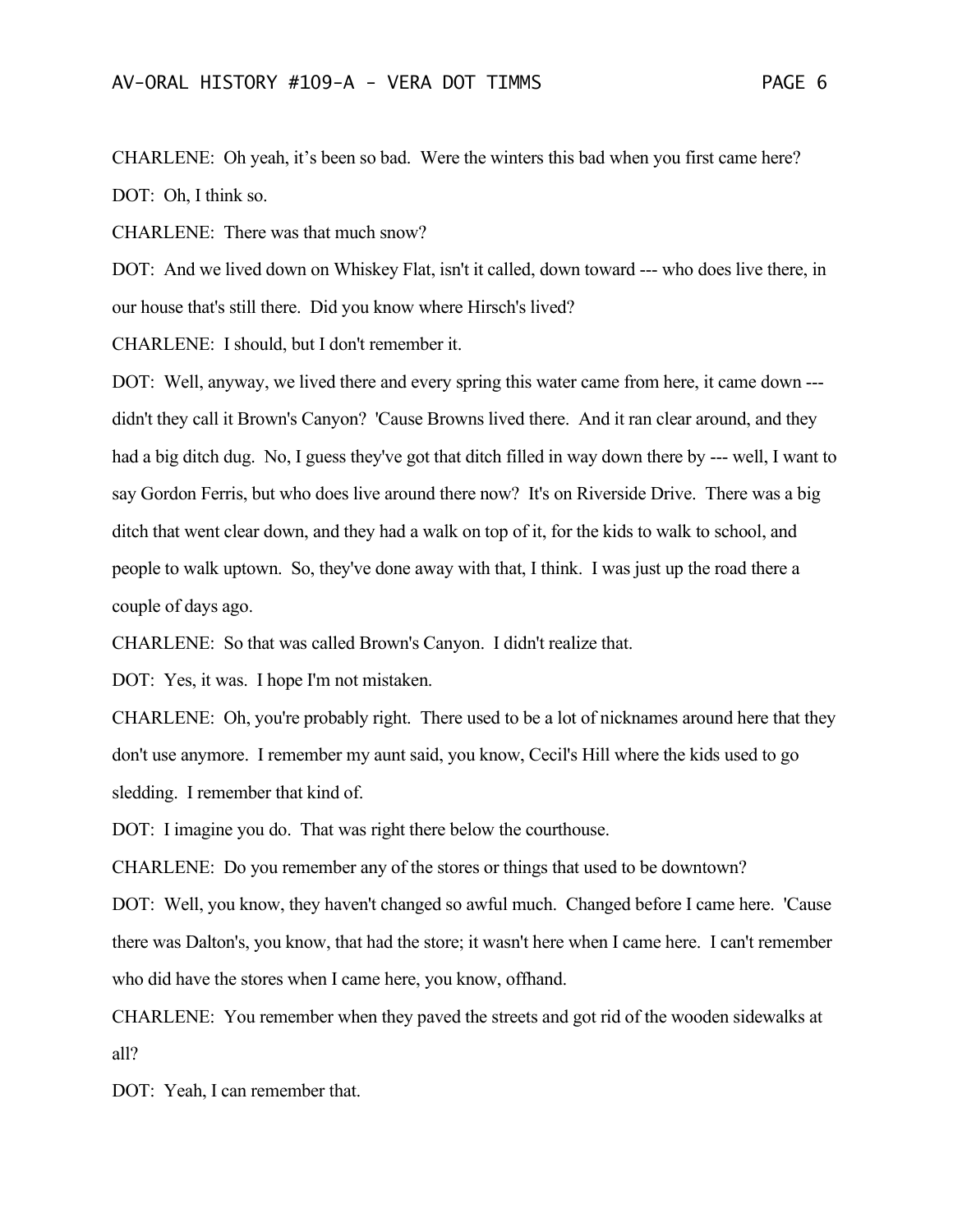CHARLENE: About when was that do you think?

DOT: Well, that would probably be in about '36, don't you suppose?

CHARLENE: Sounds about right, I suppose.

DOT: Maybe '40, but I imagine it would be a little earlier, 'cause after the sawmill came, you know, that would make things come along faster. But I don't remember just when they did put in the sidewalks; I mean the year.

CHARLENE: I suppose when the sawmill opened, there must have been, a lot of people must have moved in.

DOT: Worst of it was, you know, they bought the mill, bought the timber I mean, and then they kind of went under, you know. And the people came in to go to work, and there wasn't any work. Oh, it was bad here. Yes, you bet it was.

CHARLENE: Oh, for goodness sakes. Was that during the depression?

DOT: Well, that's what you call the depression.

CHARLENE: Oh yeah. That was during the Great Depression in the '30's?

DOT: Yes, I think so.

CHARLENE: Oh my gosh. Must have been like it is now.

DOT: And then it wasn't too long, of course, until it began to pick up.

CHARLENE: Oh, that's good. So, it was Edward Hines back then?

DOT: Seems to me like first though, when they first started buying it was another name, but Hines was the one that got the contract. I can remember being at the Chautauqua and they announced it then, that the Edward Hines Lumber Company of Chicago had bought the timber, I guess, you know, for the mill.

CHARLENE: Where did you go to the Chautauqua? Was it here?

DOT: Yes, it was one of those that would come in, you see, and it was up there on Main Street. Well, they just had a lot of benches, you know, to sit on. And those Chautauqua's would go through the country.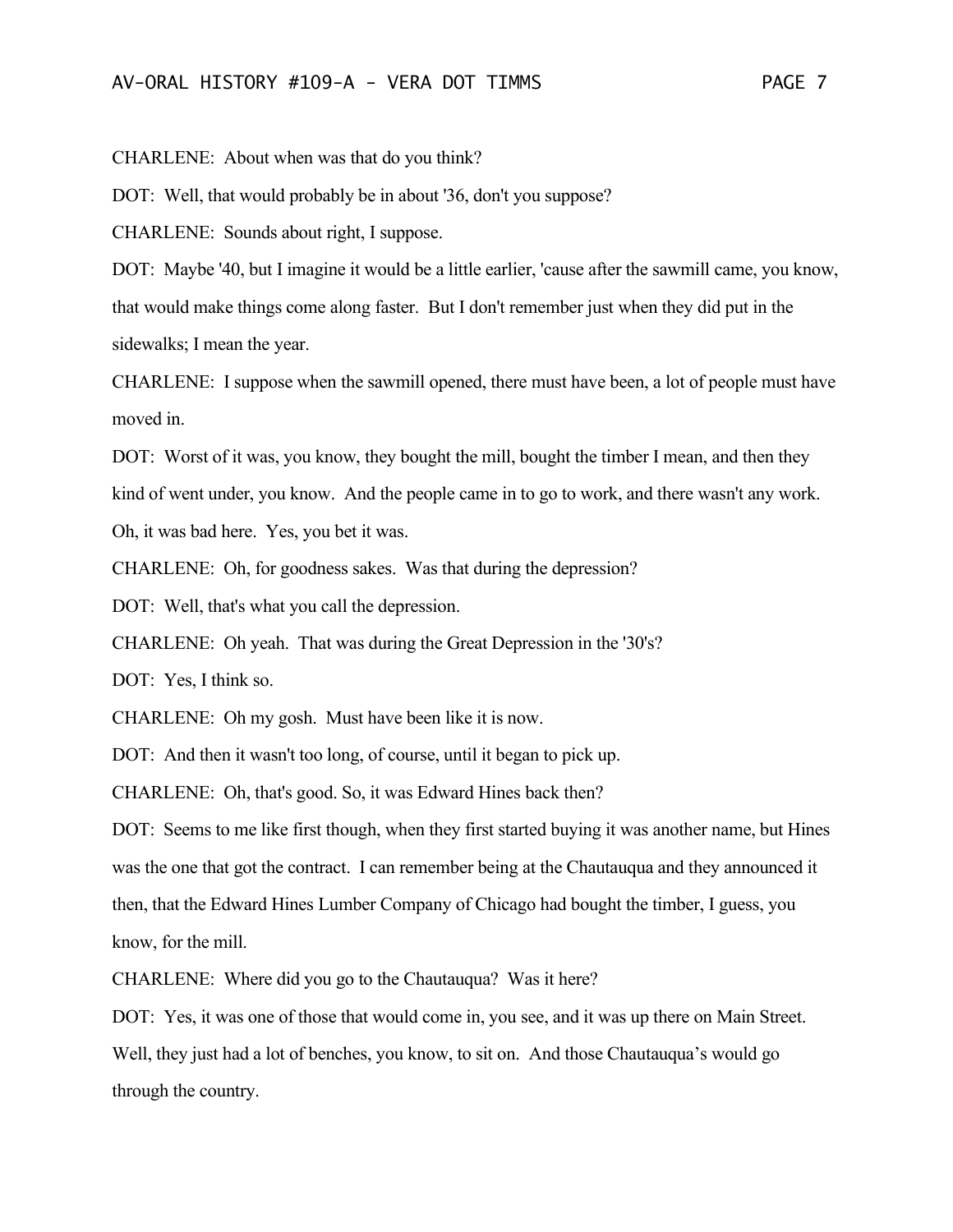CHARLENE: Oh yeah. Did they have a building to hold them?

DOT: Well, I think they had a tent.

CHARLENE: Down on Main Street. I didn't know they came here.

DOT: That would be just during the weather that they could go there, you know, wouldn't be stormy weather.

CHARLENE: Summertime, I suppose.

DOT: Yeah. Probably not exactly summertime, 'cause that'd be kind of warm, wouldn't it?

CHARLENE: Oh yeah.

DOT: But it was next to summertime. Dry weather, anyway.

CHARLENE: Do you remember where that was on Main Street?

DOT: Well, it was right there pretty close to where the hotel was that burned down. It was on that side of the street.

CHARLENE: The Arrowhead Hotel, you mean?

DOT: Yeah. You can ask somebody else about that, and they'd sure dispute me probably, and they'd probably be right.

CHARLENE: Well, I don't know. Nobody mentioned it to me that they had a Chautauqua. I don't know.

DOT: I don't remember how many times, whether it just came the one time, or whether it had done that for several years. But I can remember that one time, on account of them announcing that about the deal.

CHARLENE: Oh, for goodness sakes. What kind of acts did you see, or what performers, do you remember anybody famous coming here?

DOT: No, I can't remember about the performers.

CHARLENE: Well, that's interesting. I didn't know that they came to such an out-of-the-way place as Burns, 'cause it's pretty far out here.

DOT: Well, it wasn't a very big Chautauqua.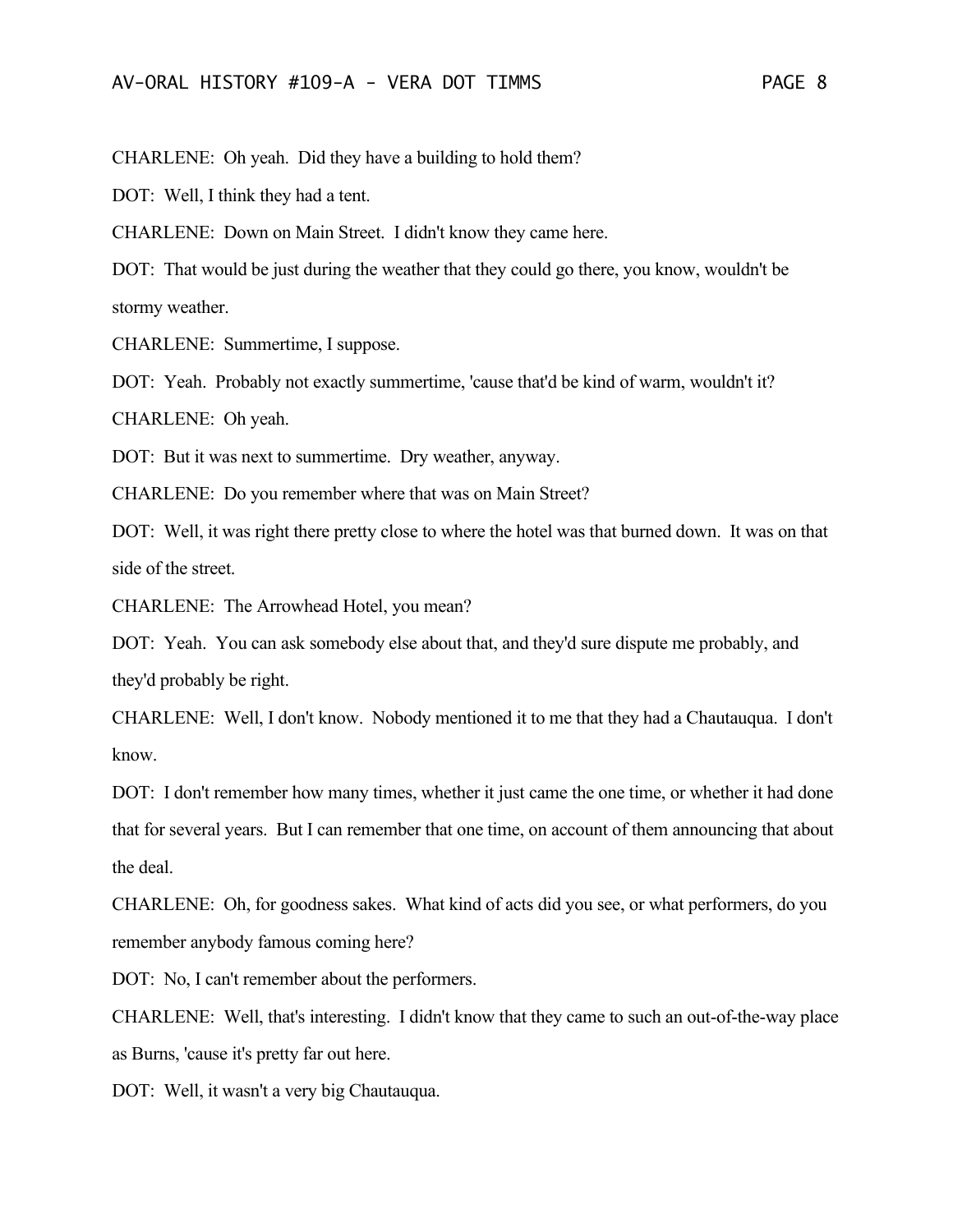CHARLENE: Oh, it was one of the smaller ones.

DOT: I think so. I can't remember how many people there was in it or anything. But I know that was what it was; it was there when they bought the timber.

CHARLENE: Oh, for goodness sakes. I was wondering, where did Morgan come from? Was he from ---

DOT: John Day.

CHARLENE: He was from John Day.

DOT: Yeah, he was born in California. He was born down this side of Sacramento up the road. I can't think of the name of the town. We stopped there and looked around once when we, oh, back about twelve years ago, I guess. But I don't remember the name of the town; I've got it written down, of course. I haven't thought about it for some time.

CHARLENE: His folks moved up to John Day?

DOT: No. His dad was a doctor, or his granddad was. So, he wanted to go to school some more. And he was also interested in mining, you see, that was the time when they had the gold strikes, and so he went to California. Well, Morgan and his mother usually went too, and his dad, Fred Timms, went too down there. But they didn't stay too long. I don't know how long they were there, but not so very long. I don't suppose things panned out very good. And then when Dad would get through taking his course --- ... (Unrelated)

CHARLENE: And they moved up to John Day to do mining or farming?

DOT: No, they went back to John Day. You see, they lived there. Well, he had a ranch there, Dr. ... did. ...

CHARLENE: Is it still in the family, do you know?

DOT: No, it isn't. Hasn't been for some time. But he had a ranch over in Izee, too.

CHARLENE: So, Morgan wanted to go into the Forest Service?

DOT: Well, after he'd been in the Army, and when he came home, why he got into the Forest Service. Had to take a, you know, an examination to get in. He did. Him and John Scharff joined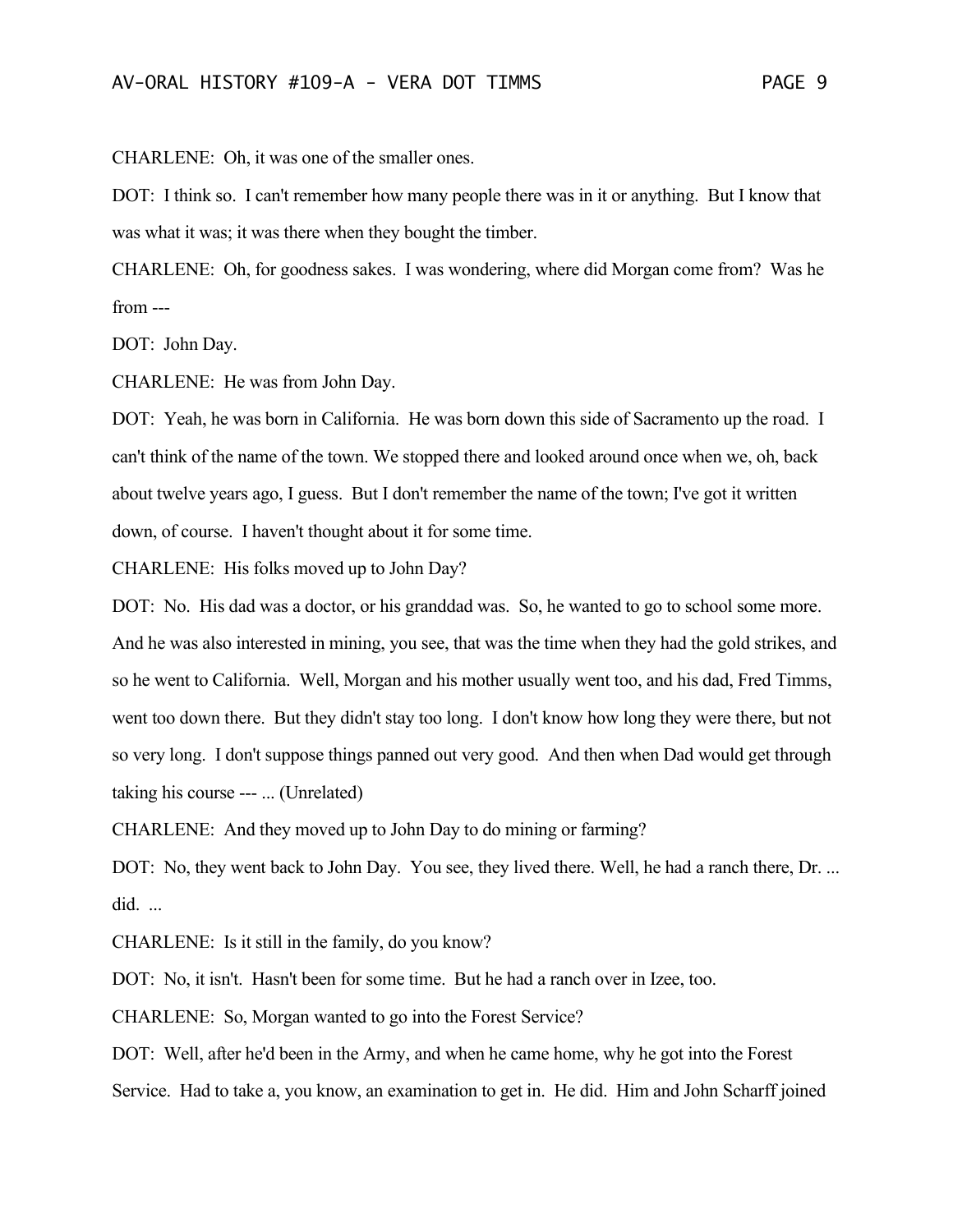or got in about the same time.

CHARLENE: Oh, uh huh. Well, John Scharff worked out at the Refuge mostly, didn't he? DOT: Yes, he started off with the Forest Service and went down on the coast, out of Ashland someplace and worked there, and then he came back here, you know. Has been here ever since. CHARLENE: Oh, for goodness sakes. Back in the early days, in the '20's and '30's, what kind of things went on in Burns, what kind of activities? There was the Chautauqua, and what else did people do for --- just to relax?

DOT: Oh, dance, mostly. They had dances then. You know nowadays they don't have them, and the kids don't have dances to go to, do they?

CHARLENE: No, they don't, not very many.

DOT: Maybe there's a school dance or two, and that's about it. But oh, they played ball, football, baseball. Well sometimes, I think, they probably had more entertainment than we do now.

CHARLENE: Probably. Well, they didn't have television then to keep them home, and stuff like

that. Well, who put on the dances? Was it Grange Hall?

DOT: No, they had it at the schoolhouse mostly.

CHARLENE: Oh, I see. Just people getting together.

DOT: Yes, just a get together, really. 'Course there wasn't a big lot of people, although there was usually, I expect, twenty or thirty.

CHARLENE: Do you remember if there were very many churches at that time?

DOT: Wasn't any in that vicinity, but there wasn't one in Monument. And the minister used to come out there, and he'd have church in the schoolhouse.

CHARLENE: Oh, I see, uh huh.

DOT: But that was twelve, fifteen miles, I think, from Monument up there. 'Course, down when they had the school down the creek, that was toward Monument.

CHARLENE: Did they have quite a few dances in Burns when you were first here?

DOT: Yes.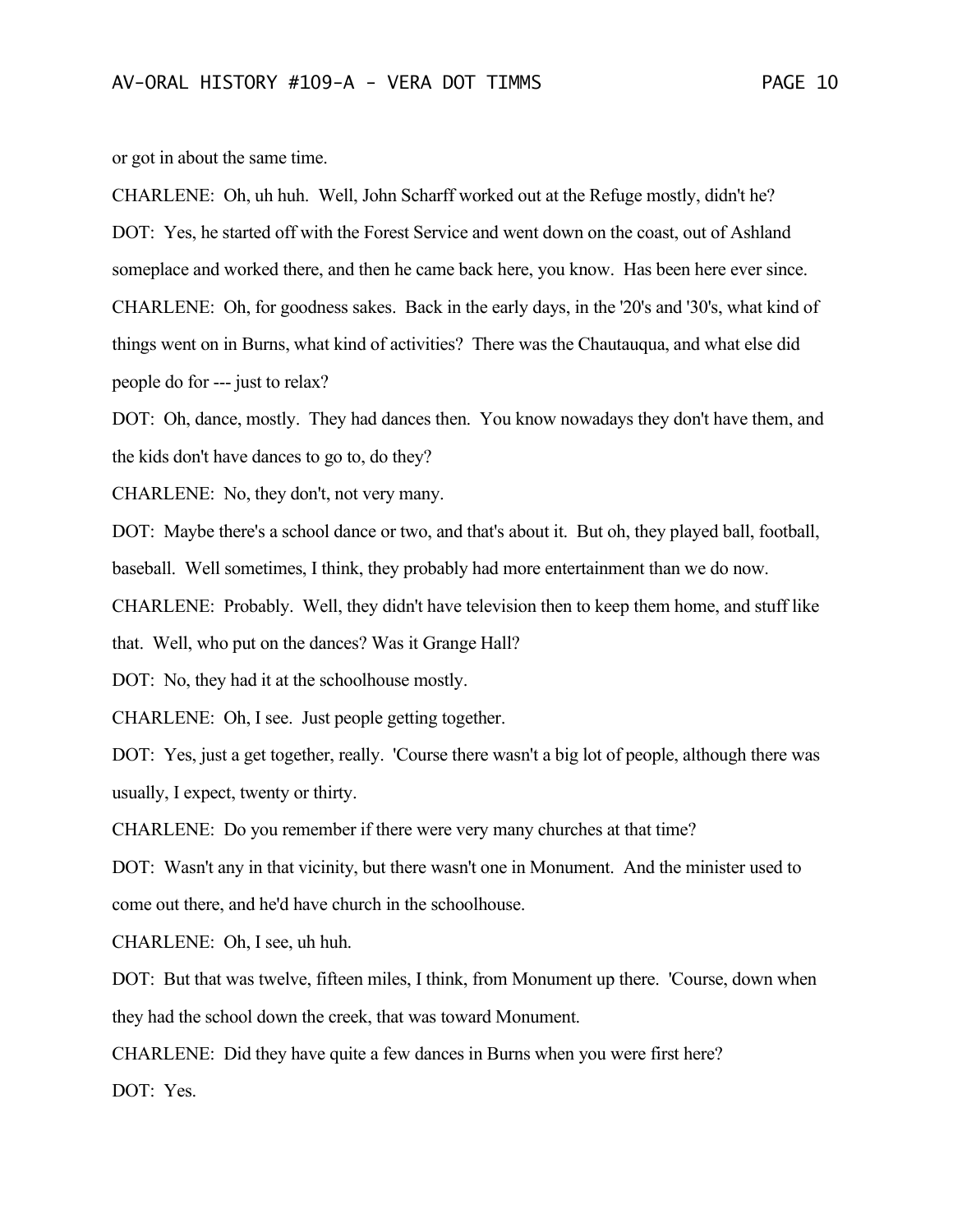CHARLENE: Yeah, that was when they did, huh?

DOT: Uh huh, oh yes. Yeah, they had the dance hall down there where that secondhand place is. CHARLENE: Oh, that was a dance hall?

DOT: Yeah, there was one there. I don't know whether that building was the one we danced in. I don't think so, 'cause Copeland's has got to get that place in there, haven't they? And I can remember when Lloyd Moore from over at Long Creek came over, him and --- and they had a show house down there for a while, but they weren't there very long. I don't think they were there a year.

CHARLENE: Did they have dances there every Saturday or something like that?

DOT: Oh, not every Saturday, but pretty often, really.

CHARLENE: Oh, that must have been fun.

DOT: Yes.

CHARLENE: Lot more fun than things are now. There's really not much to do anymore.

DOT: No, there isn't anything for --- used to, both the old and the young would go, you know. And now they can't. Anyway, they don't have anything to go to.

CHARLENE: No, it is too bad.

DOT: And of course, the Grange, we used to have dances out there. I don't know just what happened to the Grange. It's just started falling through, hasn't it? ... (Unrelated)

CHARLENE: Now back then they had the fraternal lodges, I know, like Masons and the Odd Fellows. They were pretty active, weren't they?

DOT: Yes, probably. I don't know whether they were any more active than they are now, because I don't go now. That is, the last year or so I haven't gone hardly any. I'm sorry that I don't, but I just can't get there.

CHARLENE: Oh, it is awfully hard in the winter, especially though this winter, terrible snow. In fact, it snowed more this winter than I remember having snowed in a long time. It was pretty high.

Well, let's see, can we think of anything else? Well, do you remember --- now I was a little girl, I think when this happened. But do you remember the old Tonawama Building?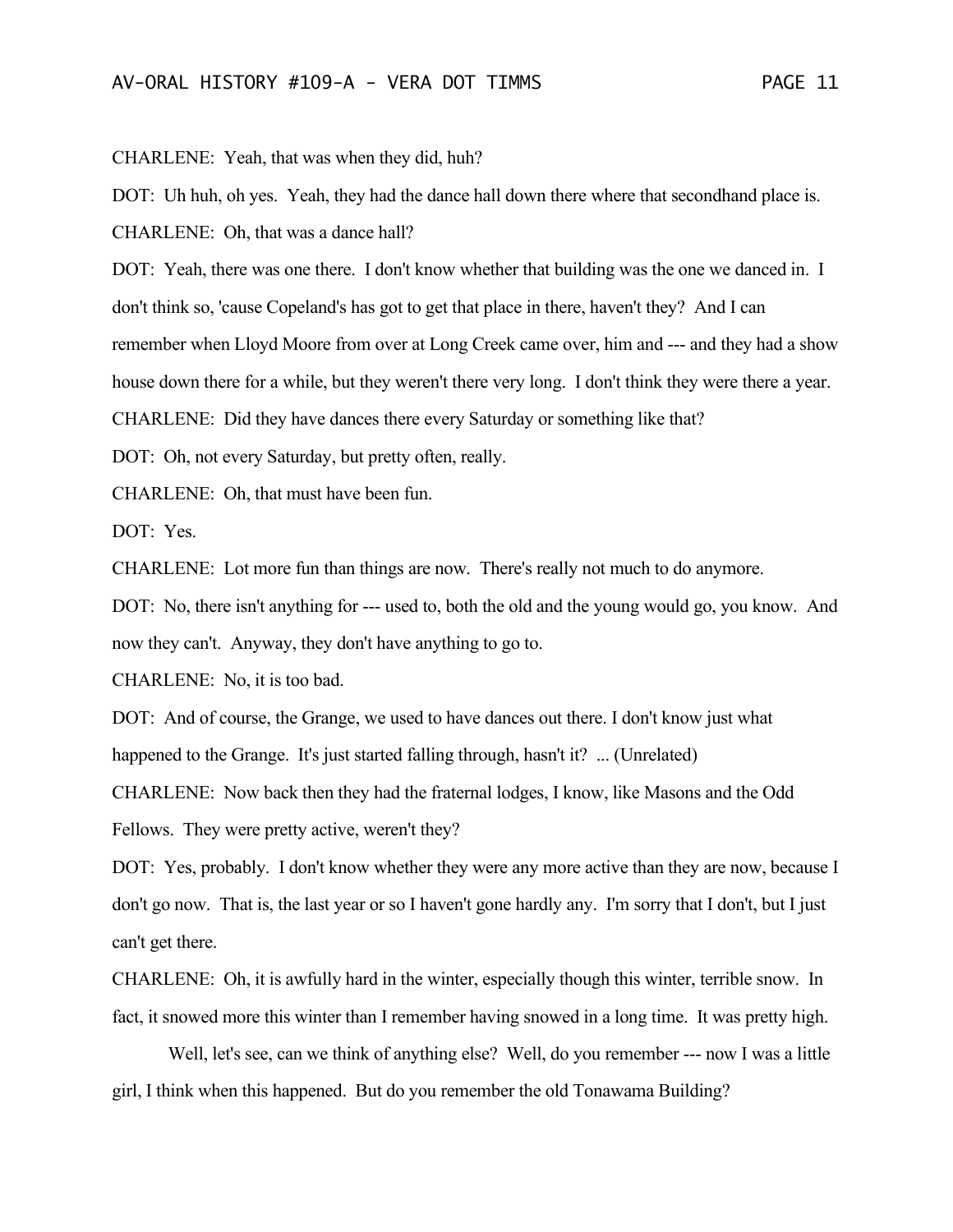DOT: Uh huh, yeah well it is still standing, isn't it?

CHARLENE: Well, I think --- I remember that it burned down or something; it was a pretty spectacular fire.

DOT: The Tonawama? Well, I thought that was the one right there by the service station.

CHARLENE: Yeah, it's down there above ---

DOT: That big building there, what's called the Tonawama.

CHARLENE: I think it was around near the --- oh let's see, near the Whittier Hotel or something like that. I don't remember for sure.

DOT: Well, it is further down town. It is still standing there. Right there by the service station, by Bob's service station.

CHARLENE: Oh.

DOT: That big building there by the telephone office was the Tonawama Building, wasn't it?

CHARLENE: Well, I thought it was further up the hill. I thought it was further up this way.

DOT: I think that's it right there.

CHARLENE: Huh.

DOT: Anyway, it's been there ever since I can remember. But of course, it's just been --- made it into an apartment building, I guess you'd call it.

CHARLENE: Oh, they've done that, yeah, quite a lot. Saw so many new apartment buildings in Burns. Never thought I'd see that. Oh, it's really been something.

Do you remember the little white church that used to be the Presbyterian Church before the stone one was built?

DOT: Oh, yes.

CHARLENE: ... I can just barely remember it.

DOT: I can remember Mrs. Browning and I was having a --- and had a heating stove, you know, or cook stove in this little back room. Can you remember that back room? You come into the back, and then you go in there, and we could cook coffee, you know, things like that on it. ... Earl went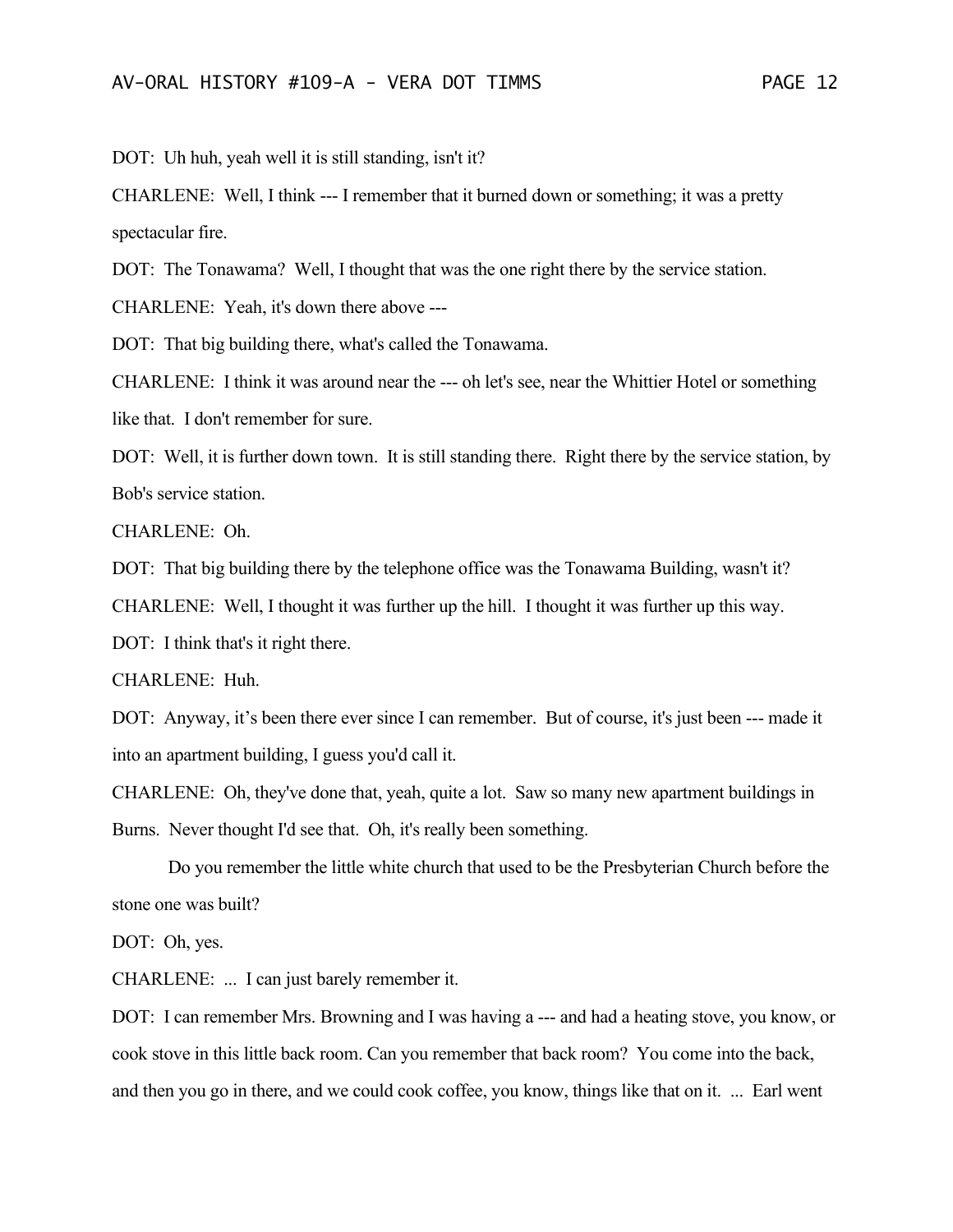up there and he tried to fix up the stovepipe, it was about to fall down. And you know that that doggoned thing --- I don't think the meeting had happened yet, but I remember that darn stove falling down. Say, we sure tore around there! We got water and got it out.

CHARLENE: My gosh. Yeah, it could have gone right up in smoke right then.

DOT: Well, the whole thing, of course, wasn't much gone up, 'cause it was about to fall down anyway. A lot of them, you know, could remember when that church was moved from out to -- when they first settled the country.

CHARLENE: Oh, where was that? Where did it first stand? I don't remember that.

DOT: Oh, it was out there where Olivia Withers used to live, on the ranch, Harney.

CHARLENE: Oh, it was way out there.

DOT: Yeah, it was way out there.

CHARLENE: Oh. No, I didn't realize it was built out near Harney. Probably more people out there.

DOT: Well, yes. When they first settled here, why they settled out there first, and then moved on in.

CHARLENE: When you first moved here, how many other churches were there, do you remember?

DOT: Well, there was the Catholic, and there wasn't any --- the one there close to the Presbyterian - -- Episcopal. I don't think there was an Episcopal Church, although they had the old church before they built this new one. It burned down, but you can remember that.

CHARLENE: Uh huh, yeah. That was too bad.

DOT: Uh huh, it was. Although they got a nice new church out of it. Got it all paid for too, I understand.

CHARLENE: That's pretty good. So, there was Catholic and Presbyterian and ---

DOT: Yes, and there was Baptist, because the Baptists, you know, that old church over there close to the schoolhouse?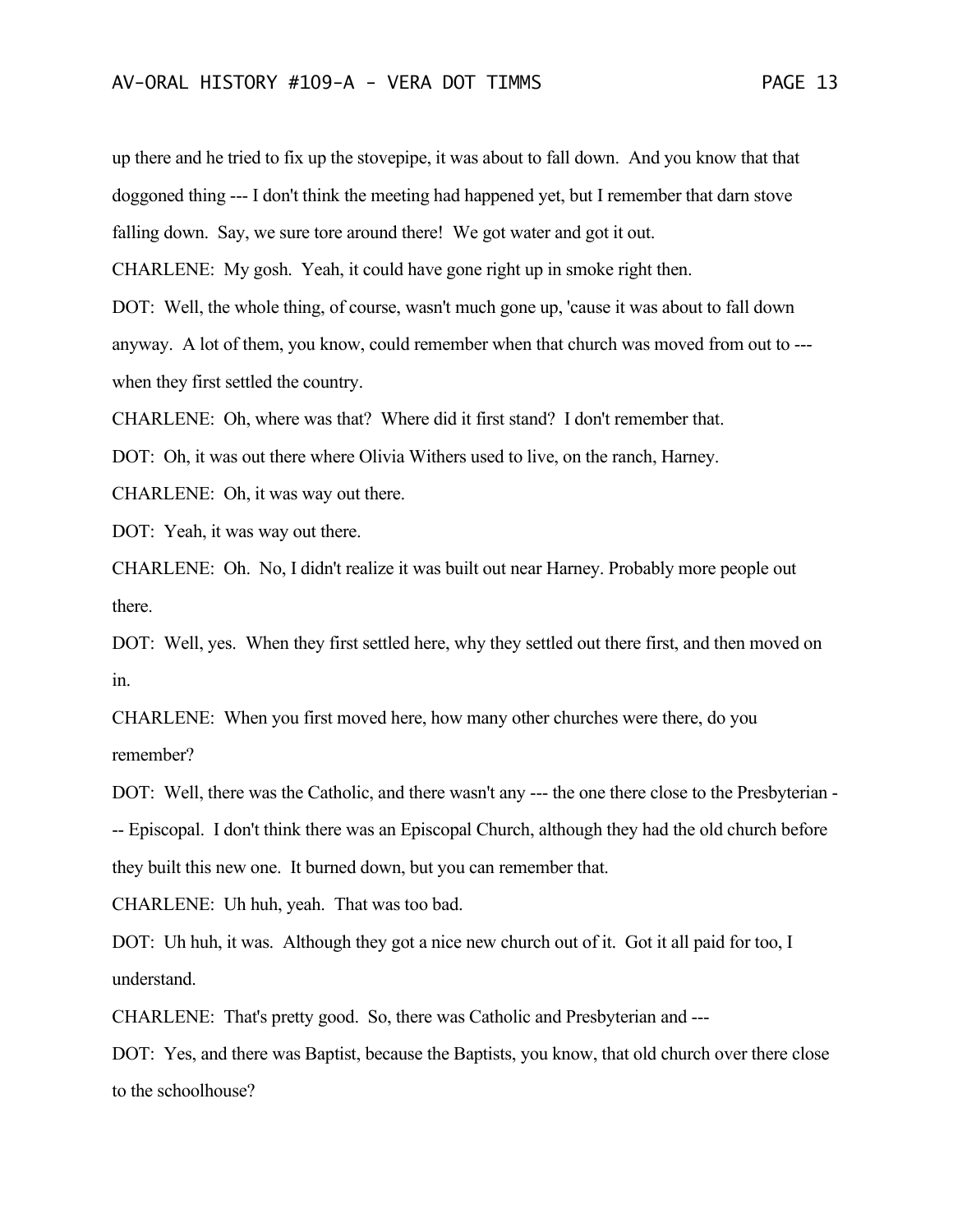CHARLENE: Right, yeah, by the junior high school.

DOT: Uh huh, yeah. It was there at that time. It was there, I think, when we came here. And I

think there was another church here, too. There was one, kind of down there on Main Street.

CHARLENE: Was that the Nazarene? That's about a block or two off Main Street.

DOT: Wasn't Nazarene, I don't think.

CHARLENE: Maybe it was the Assembly of God or something.

DOT: Oh, it didn't last any time. ... (Unrelated)

CHARLENE: Did they ever used to have revival meetings here? Those tent revivals?

DOT: Well, that was kinda what that was, you see, whoop and holler. So, they told, that was

before I came here. Well, I think there has always been quite a few churches.

CHARLENE: Well, they sure have a lot now. Must be about a dozen churches in town. Do you happen to remember what the population was when you moved in?

DOT: No, I don't.

CHARLENE: Well, I know it is under 3,000 now, so many people have moved away.

DOT: Oh, is it?

CHARLENE: Yeah.

DOT: I think it did get up to about 5,000 though, didn't it?

CHARLENE: Oh, did it? Well, it may have when the radar base was here.

DOT: Yeah, all that.

CHARLENE: And the lumber mill was really doing a big business. Maybe it did. Well, I don't -- this is the first time that I can remember that the population has gone under 3,000. It is getting pretty small, shrinking all the time. That's quite something. Well, I don't want to take up too much of your time. We've been at this about an hour. Are you feeling all right?

DOT: Yeah, I'm feeling all right.

CHARLENE: Oh good.

DOT: I just got some stuff in my throat that just stays right with me.